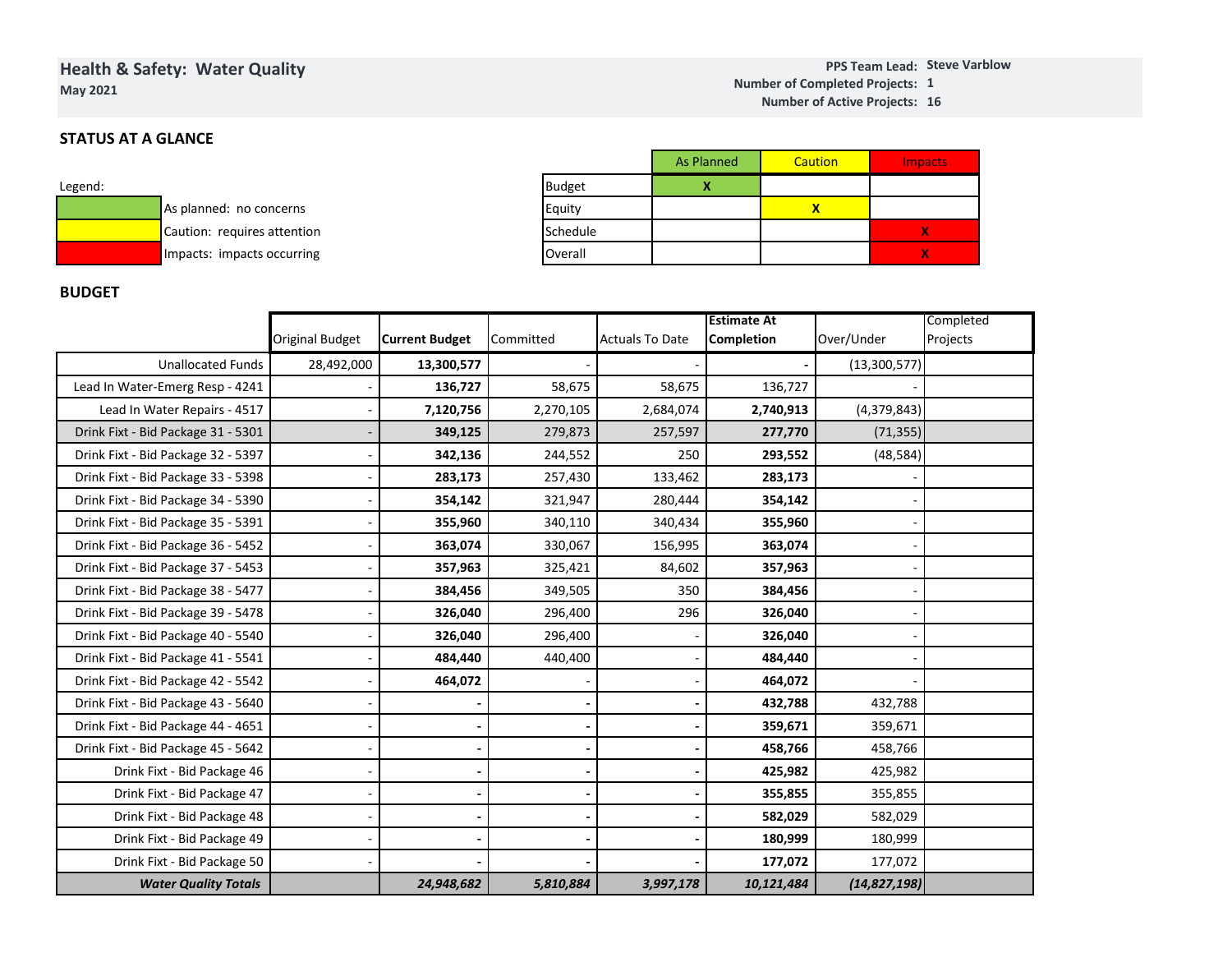## **SCHEDULE**

|                                    | 2021       |            |                      |            |            |     |            |     | 2022         |            |            |            |            |            |            |     |
|------------------------------------|------------|------------|----------------------|------------|------------|-----|------------|-----|--------------|------------|------------|------------|------------|------------|------------|-----|
| <b>PROJECT</b>                     | <b>MAR</b> | <b>APR</b> | <b>MAY</b>           | <b>JUN</b> | <b>JUL</b> | AUG | <b>SEP</b> | OCT | <b>NOV</b>   | <b>DEC</b> | <b>JAN</b> | <b>FEB</b> | <b>MAR</b> | <b>APR</b> | <b>MAY</b> | JUN |
| Lead In Water Repairs - 4517       |            |            | 文                    |            |            |     |            |     |              |            |            |            |            |            |            |     |
| Drink Fixt - Bid Package 32 - 5397 |            |            | ☆                    |            |            |     |            |     |              |            |            |            |            |            |            |     |
| Drink Fixt - Bid Package 33 - 5398 |            |            | ☆                    |            |            |     |            |     |              |            |            |            |            |            |            |     |
| Drink Fixt - Bid Package 34 - 5390 |            |            | ☆                    |            |            |     |            |     |              |            |            |            |            |            |            |     |
| Drink Fixt - Bid Package 35 - 5391 |            |            | $\frac{1}{\sqrt{2}}$ |            |            |     |            |     |              |            |            |            |            |            |            |     |
| Drink Fixt - Bid Package 36 - 5452 |            |            | ☆                    |            |            |     |            |     |              |            |            |            |            |            |            |     |
| Drink Fixt - Bid Package 37 - 5453 |            |            | $\bigstar$           |            |            |     |            |     |              |            |            |            |            |            |            |     |
| Drink Fixt - Bid Package 38 - 5477 |            |            | ☆                    |            |            |     |            |     |              |            |            |            |            |            |            |     |
| Drink Fixt - Bid Package 39 - 5478 |            |            | $\bigstar$           |            |            |     |            |     |              |            |            |            |            |            |            |     |
| Drink Fixt - Bid Package 40 - 5540 |            |            | ₩                    |            |            |     |            |     |              |            |            |            |            |            |            |     |
| Drink Fixt - Bid Package 41 - 5541 |            |            | $\mathbf{x}$         |            |            |     |            |     |              |            |            |            |            |            |            |     |
| Drink Fixt - Bid Package 42 - 5542 |            |            | ╳                    |            |            |     |            |     |              |            |            |            |            |            |            |     |
| Drink Fixt - Bid Package 43 - 5640 |            |            | ₩                    |            |            |     |            |     |              |            |            |            |            |            |            |     |
| Drink Fixt - Bid Package 44 - 4651 |            |            | ☆                    |            |            |     |            |     |              |            |            |            |            |            |            |     |
| Drink Fixt - Bid Package 45 - 5642 |            |            | ᅑ                    |            |            |     |            |     |              |            |            |            |            |            |            |     |
| Drink Fixt - Bid Package 46        |            |            | <del>র</del>         |            |            |     |            |     |              |            |            |            |            |            |            |     |
| Drink Fixt - Bid Package 47        |            |            | <del>র</del>         |            |            |     |            |     |              |            |            |            |            |            |            |     |
| Drink Fixt - Bid Package 48        |            |            | <del>Ҳ</del>         |            |            |     |            |     |              |            |            |            |            |            |            |     |
| Drink Fixt - Bid Package 49        |            |            | ₩                    |            |            |     |            |     |              |            |            |            |            |            |            |     |
| Drink Fixt - Bid Package 50        |            |            | ☆                    |            |            |     |            |     |              |            |            |            |            |            |            |     |
| <b>Baseline</b>                    | Planning   |            |                      |            | Design     |     |            |     | Construction |            |            |            |            |            |            |     |